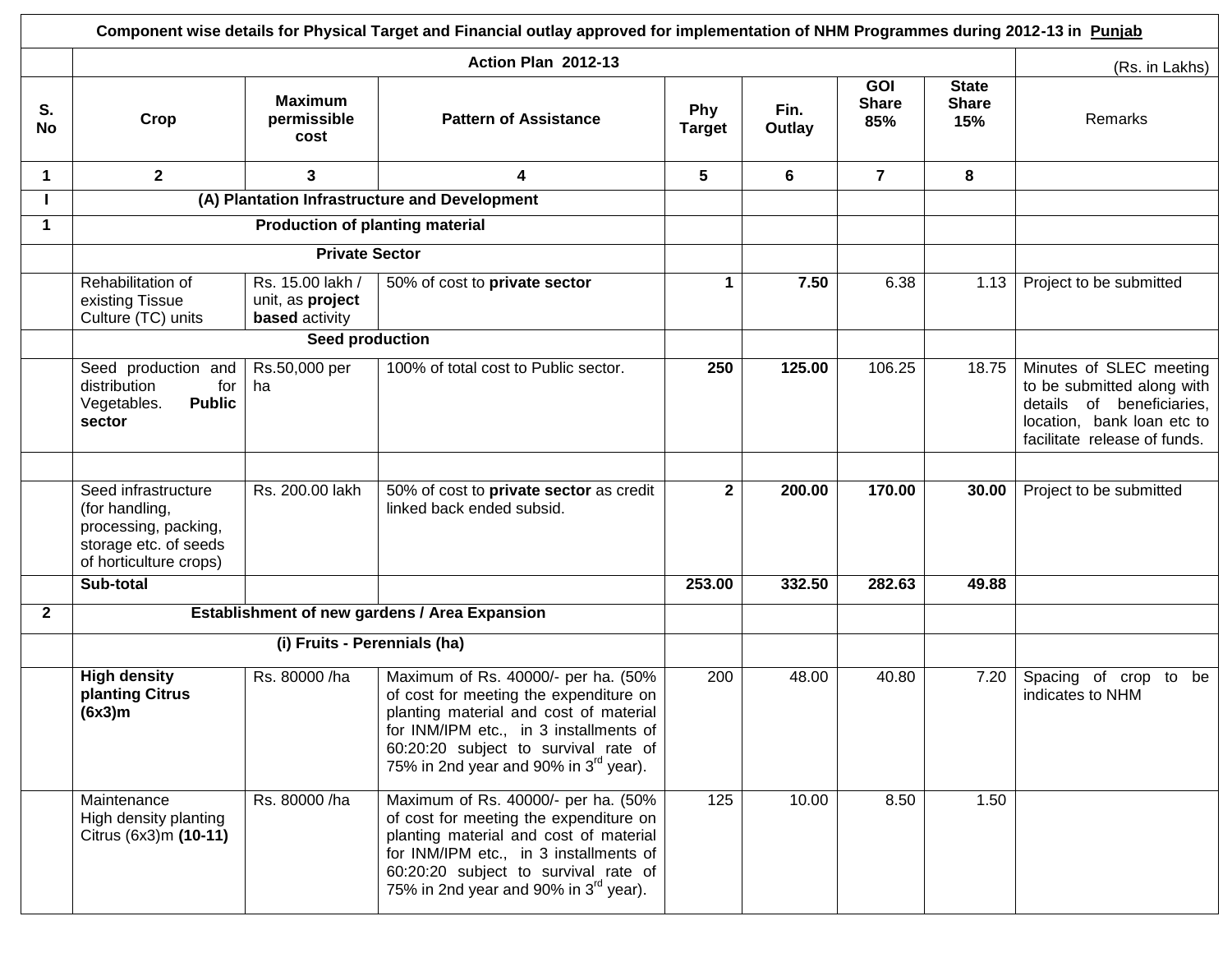| Maintenance<br>High density planting<br>Citrus (6x3)m (11-12) | Rs. 80000 /ha                          | Maximum of Rs. 40000/- per ha. (50%<br>of cost for meeting the expenditure on<br>planting material and cost of material<br>for INM/IPM etc., in 3 installments of<br>60:20:20 subject to survival rate of<br>75% in 2nd year and 90% in 3 <sup>rd</sup> year).                                                    | 160  | 12.80  | 10.88  | 1.92  |  |
|---------------------------------------------------------------|----------------------------------------|-------------------------------------------------------------------------------------------------------------------------------------------------------------------------------------------------------------------------------------------------------------------------------------------------------------------|------|--------|--------|-------|--|
|                                                               |                                        | (ii) Fruit crops other than cost intensive crops using normal spacing (For a<br>maximum area of 4 ha per beneficiary)                                                                                                                                                                                             |      |        |        |       |  |
| Kinnow                                                        | Rs.35340                               | Maximum of Rs.26505/- per ha. (75%<br>of cost for meeting the expenditure on<br>planting material and cost of INM/IPM<br>etc in 3 installments of 60:20:20<br>subject to survival rate of 75% in 2nd<br>year & 90% in 3rd year for perennial<br>crops and for non perennial crops in 2<br>installments of 75:25). | 1400 | 222.64 | 189.25 | 33.40 |  |
| Guava                                                         | Rs.21950/ha.                           | Maximum of Rs.16463/- per ha. (75%<br>of cost for meeting the expenditure on<br>planting material and cost of INM/IPM<br>etc in 3 installments of 60:20:20<br>subject to survival rate of 75% in 2nd<br>year & 90% in 3rd year for perennial<br>crops and for non perennial crops in 2<br>installments of 75:25). | 150  | 14.82  | 12.59  | 2.22  |  |
| Peach/ Pear                                                   | Rs. 33000/ha                           | Maximum of Rs24750/- per ha. (75%<br>of cost for meeting the expenditure on<br>planting material and cost of INM/IPM<br>etc in 3 installments of 60:20:20<br>subject to survival rate of 75% in 2nd<br>year & 90% in 3rd year for perennial<br>crops and for non perennial crops in 2<br>installments of 75:25).  | 100  | 14.85  | 12.62  | 2.23  |  |
| Sub-total                                                     |                                        |                                                                                                                                                                                                                                                                                                                   | 2135 | 323.11 | 274.64 | 48.47 |  |
|                                                               | (iii) Fruits- Perennials (Maintenance) | (I Year)                                                                                                                                                                                                                                                                                                          |      |        |        |       |  |
| Kinnow                                                        | Rs.35340                               | Maximum of Rs.26505/- per ha. (75%<br>of cost for meeting the expenditure on<br>planting material and cost of INM/IPM<br>etc in 3 installments of 60:20:20<br>subject to survival rate of 75% in 2nd<br>year & 90% in 3rd year for perennial<br>crops and for non perennial crops in 2<br>installments of 75:25). | 1000 | 53.01  | 45.06  | 7.95  |  |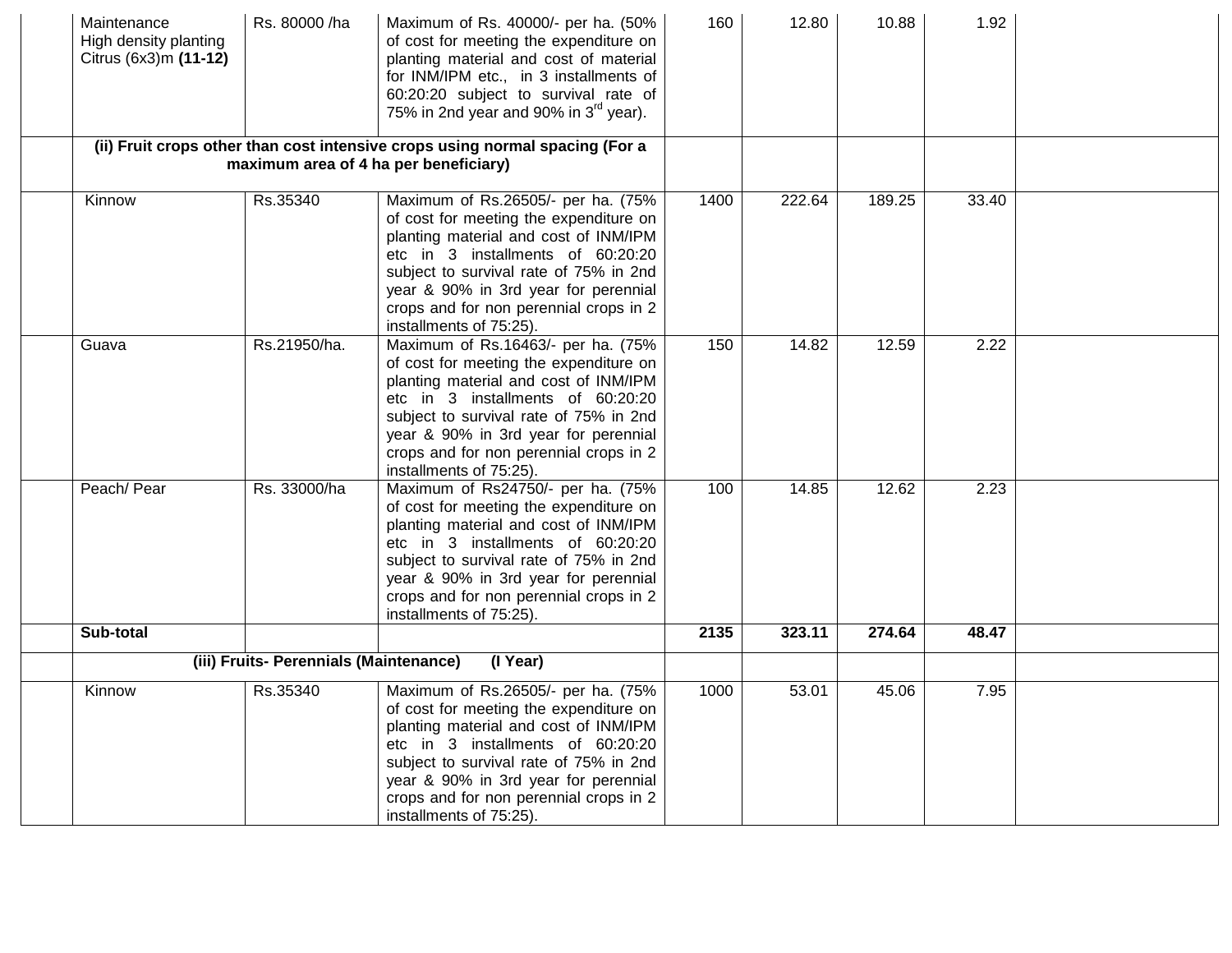| Guava                    | Rs.21950/ha.                            | Maximum of Rs.16463/- per ha. (75%<br>of cost for meeting the expenditure on<br>planting material and cost of INM/IPM<br>etc in 3 installments of 60:20:20<br>subject to survival rate of 75% in 2nd<br>year & 90% in 3rd year for perennial<br>crops and for non perennial crops in 2<br>installments of 75:25). | 50   | 1.65   | 1.40   | 0.25  |  |
|--------------------------|-----------------------------------------|-------------------------------------------------------------------------------------------------------------------------------------------------------------------------------------------------------------------------------------------------------------------------------------------------------------------|------|--------|--------|-------|--|
| Peach/ Pear              | Rs. 33000/ha                            | Maximum of Rs24750/- per ha. (75%<br>of cost for meeting the expenditure on<br>planting material and cost of INM/IPM<br>etc in 3 installments of 60:20:20<br>subject to survival rate of 75% in 2nd<br>year & 90% in 3rd year for perennial<br>crops and for non perennial crops in 2<br>installments of 75:25).  | 50   | 2.48   | 2.10   | 0.37  |  |
|                          | <b>Fruits- Perennials (Maintenance)</b> | (Il Year)                                                                                                                                                                                                                                                                                                         |      |        |        |       |  |
| Kinnow                   | Rs.35340                                | Maximum of Rs.26505/- per ha. (75%<br>of cost for meeting the expenditure on<br>planting material and cost of INM/IPM<br>etc in 3 installments of 60:20:20<br>subject to survival rate of 75% in 2nd<br>year & 90% in 3rd year for perennial<br>crops and for non perennial crops in 2<br>installments of 75:25). | 2250 | 119.27 | 101.38 | 17.89 |  |
| Guava                    | Rs.21950/ha.                            | Maximum of Rs.16463/- per ha. (75%<br>of cost for meeting the expenditure on<br>planting material and cost of INM/IPM<br>etc in 3 installments of 60:20:20<br>subject to survival rate of 75% in 2nd<br>year & 90% in 3rd year for perennial<br>crops and for non perennial crops in 2<br>installments of 75:25). | 50   | 1.65   | 1.40   | 0.25  |  |
| Peach/ Pear              | Rs. 33000/ha                            | Maximum of Rs24750/- per ha. (75%<br>of cost for meeting the expenditure on<br>planting material and cost of INM/IPM<br>etc in 3 installments of 60:20:20<br>subject to survival rate of 75% in 2nd<br>year & 90% in 3rd year for perennial<br>crops and for non perennial crops in 2<br>installments of 75:25).  | 50   | 2.48   | 2.10   | 0.37  |  |
| Sub-total                |                                         |                                                                                                                                                                                                                                                                                                                   | 3450 | 180.53 | 153.45 | 27.08 |  |
|                          |                                         | (iv) Fruits - Perennials (as per old cost norms)                                                                                                                                                                                                                                                                  |      |        |        |       |  |
| Maintenance<br>(II Year) | Rs. 30,000/ha                           | 75% of cost subject to a maximum of<br>Rs. 22,500/ha limited to 4 ha per<br>beneficiary in 3 installments of<br>50:20:30 subject to survival rate of<br>75% in $2^{nd}$ year & 90% in $3^{rd}$ year.                                                                                                              | 90   | 6.08   | 5.16   | 0.91  |  |
| Sub-total                |                                         |                                                                                                                                                                                                                                                                                                                   |      | 6.08   | 5.16   | 0.91  |  |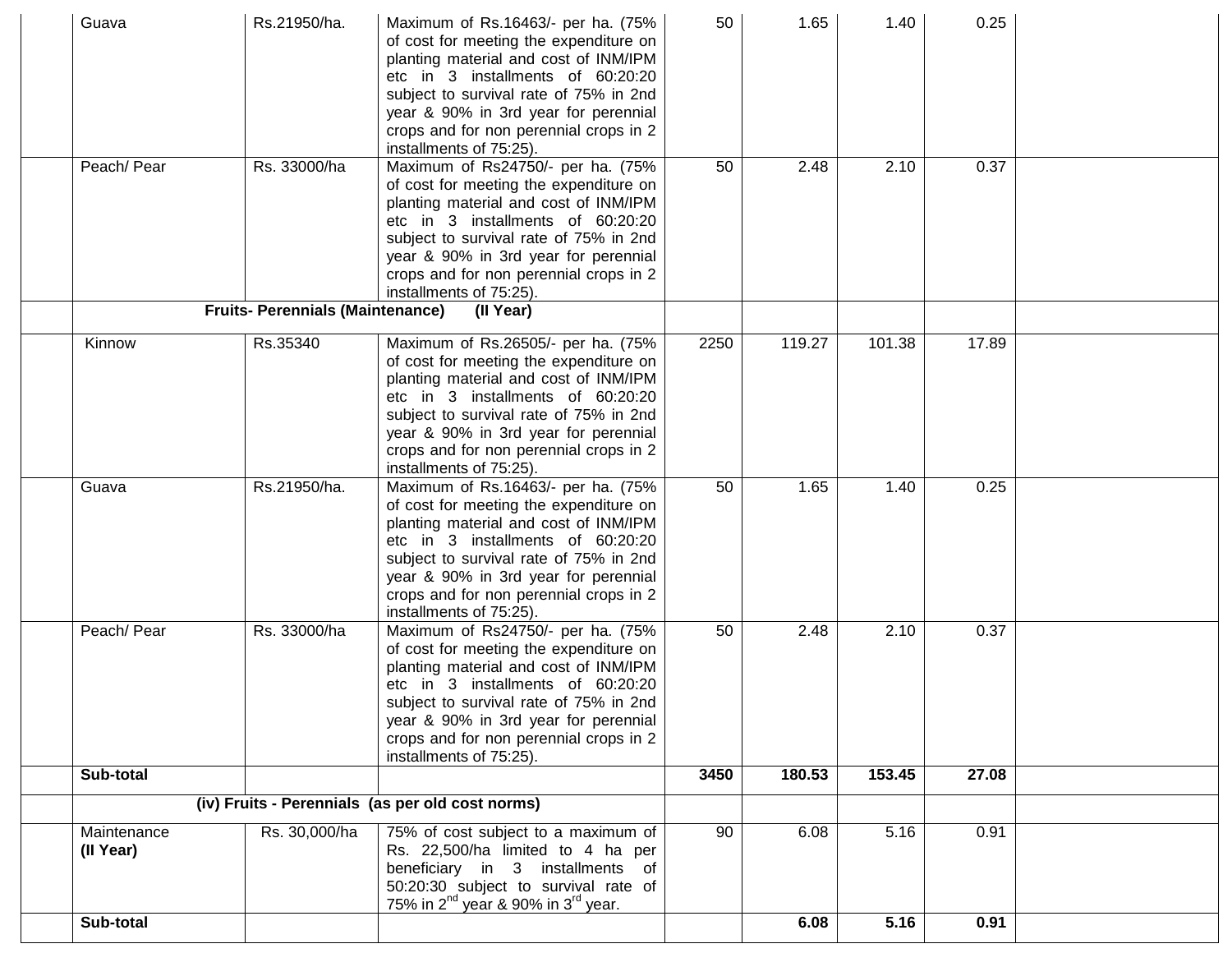| (v) Fruits - Non Perennials (ha)      |                         |                                                                                                                                                                                  |                |       |       |       |                         |
|---------------------------------------|-------------------------|----------------------------------------------------------------------------------------------------------------------------------------------------------------------------------|----------------|-------|-------|-------|-------------------------|
| Banana (TC)                           | Rs.83204/ha             | Maximum of Rs. 14602/- per ha. (50 %<br>of cost for meeting the expenditure on<br>planting material and cost of material<br>for INM/IPM etc., in 2 installments of<br>$75:25$ ). | 50             | 15.60 | 13.26 | 2.34  |                         |
| <b>Maintenance</b><br>Banana (TC)     | Rs.83204/ha             | Maximum of Rs. 14602/- per ha. (50 %<br>of cost for meeting the expenditure on<br>planting material and cost of material<br>for INM/IPM etc., in 2 installments of<br>75:25).    | 20             | 2.08  | 1.77  | 0.31  |                         |
| Sub-total                             |                         |                                                                                                                                                                                  |                | 17.68 | 13.26 | 2.34  |                         |
|                                       | (vi) Mushrooms          |                                                                                                                                                                                  |                |       |       |       |                         |
|                                       |                         | (a) Integrated mushroom unit for spawn, compost production and training                                                                                                          |                |       |       |       |                         |
| Private sector                        | Rs.50.00 lakh           | 100% of the cost to public sector and<br>50% of cost for private sector, for<br>the<br>expenditure<br>meeting<br>on<br>infrastructure, as credit linked back<br>ended subsidy.   | $\mathbf{1}$   | 25.00 | 21.25 | 3.75  | Project to be submitted |
|                                       | (b) Spawn making unit   |                                                                                                                                                                                  |                |       |       |       |                         |
| <b>Private Sector</b>                 | Rs. 15 lakh/ unit       | 100% of the cost to public sector and<br>in case of private sector, 50% of cost,<br>as credit linked back ended subsidy.                                                         | $\overline{2}$ | 15.00 | 12.75 | 2.25  | Project to be submitted |
|                                       | (c) Compost making unit |                                                                                                                                                                                  |                |       |       |       |                         |
| <b>Private Sector</b>                 | Rs. 20.00 lakh/<br>unit | 100% of the cost to public sector and<br>in case of private sector, 50% of cost,<br>as credit linked back ended subsidy.                                                         | 4              | 40.00 | 34.00 | 6.00  | Project to be submitted |
| Sub-total                             |                         |                                                                                                                                                                                  | 7.00           | 80.00 | 68.00 | 12.00 |                         |
|                                       |                         | (vii) Flowers (For a maximum of 2 ha per beneficiary)                                                                                                                            |                |       |       |       |                         |
|                                       | (b) Bulbous flowers     |                                                                                                                                                                                  |                |       |       |       |                         |
| Small & Marginal<br>Farmers           | Rs. 90,000/ha           | 50% of cost @ Rs.45,000 / ha. limited<br>to 2 ha per beneficiary                                                                                                                 | 100            | 45.00 | 38.25 | 6.75  |                         |
| (c) Loose Flowers                     |                         |                                                                                                                                                                                  |                |       |       |       |                         |
| Small & Marginal<br>Farmers           | Rs. 24,000/ha           | 50% of cost @ Rs.12,000 / ha. limited<br>to 2 ha per beneficiary                                                                                                                 | 50             | 6.00  | 5.10  | 0.90  |                         |
| Sub-total                             |                         |                                                                                                                                                                                  | 150            | 51.00 | 43.35 | 7.65  |                         |
|                                       |                         | (viii) Spices (For a maximum area of 4 ha per beneficiary)                                                                                                                       |                |       |       |       |                         |
| Seed spices and<br>Rhizomatic Spices. |                         |                                                                                                                                                                                  |                |       |       |       |                         |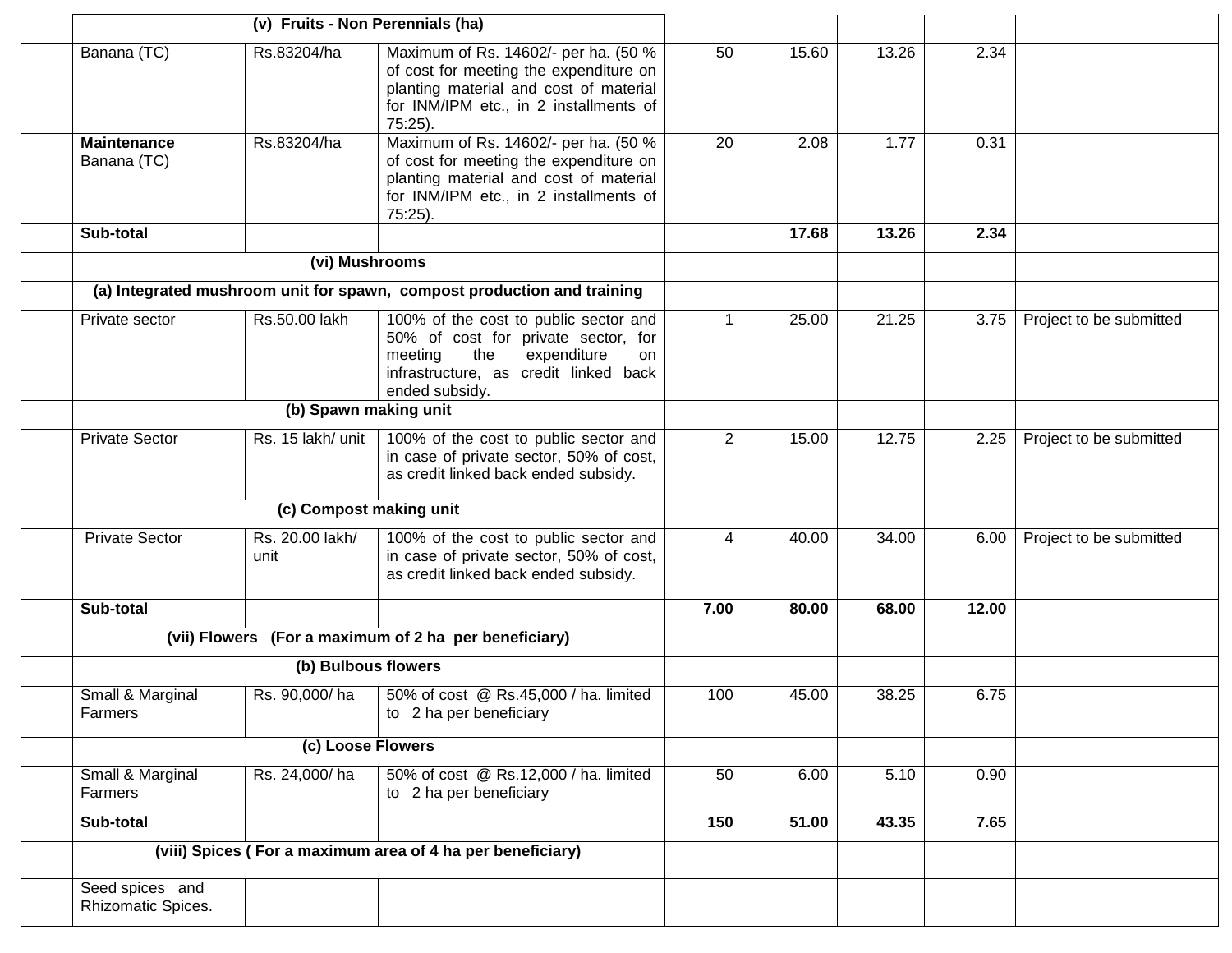|   | Garlic                                                                                                                                                             | Rs. 25,000 / ha                            | Maximum of Rs. 12,500/- per ha. (50%<br>of cost for meeting the expenditure on<br>planting material and cost of material<br>for INM/IPM etc).                                                                 | 50           | 6.25   | 5.31   | 0.94  | Only<br>certified<br>Planting<br>material to be used. TL<br>material to be used only<br>Public<br>from<br>sector<br>agencies. |
|---|--------------------------------------------------------------------------------------------------------------------------------------------------------------------|--------------------------------------------|---------------------------------------------------------------------------------------------------------------------------------------------------------------------------------------------------------------|--------------|--------|--------|-------|-------------------------------------------------------------------------------------------------------------------------------|
|   | Turmeric                                                                                                                                                           | do                                         | do                                                                                                                                                                                                            | 50           | 6.25   | 5.31   | 0.94  | do                                                                                                                            |
|   | Sub-total                                                                                                                                                          |                                            |                                                                                                                                                                                                               | 100          | 12.50  | 10.63  | 1.88  |                                                                                                                               |
| 3 | Rejuvenation/<br>replacement of senile<br>plantation.                                                                                                              | Rs.30,000/ha<br>(average)                  | 50% of the total cost subject to a<br>maximum of Rs. 15,000/ha to a limited<br>of 2 ha per beneficiary. Actual cost to<br>be claimed based on the nature and<br>requirement of the crop to be<br>rejuvenated. | 200          | 30.00  | 25.50  | 4.50  | To be implemented as per<br>guidelines circulated                                                                             |
| 4 |                                                                                                                                                                    | <b>Creation of Water resources</b>         |                                                                                                                                                                                                               |              |        |        |       |                                                                                                                               |
|   | i) Community tanks/on farm ponds/on farm water reservoirs with use of<br>plastic/RCC lining - (10 ha. of command area, with pond size of 100m x 100m<br>$x 3m$ ) - |                                            |                                                                                                                                                                                                               |              |        |        |       |                                                                                                                               |
|   | - In Plain areas                                                                                                                                                   | Rs. 12.00 lakh<br>/unit in plain<br>areas, | 100% of cost for 10 ha                                                                                                                                                                                        | 30           | 360.00 | 306.00 | 54.00 | Efforts to be made for<br>with<br>convergence<br><b>MNREGS</b>                                                                |
|   | Sub-total                                                                                                                                                          |                                            |                                                                                                                                                                                                               |              | 360.00 | 306.00 | 54.00 |                                                                                                                               |
| 5 |                                                                                                                                                                    |                                            | Protected cultivation (area in hectares)                                                                                                                                                                      |              |        |        |       |                                                                                                                               |
|   |                                                                                                                                                                    | (a) Green House structure                  |                                                                                                                                                                                                               |              |        |        |       |                                                                                                                               |
|   | Fan & Pad system                                                                                                                                                   | Rs. 1465/ Sq.m                             | 50% of the cost limited to 4000 Sq.m<br>per beneficiary.                                                                                                                                                      | 3            | 249.05 | 211.69 | 37.36 |                                                                                                                               |
|   |                                                                                                                                                                    | (b) Naturally ventilated system            |                                                                                                                                                                                                               |              |        |        |       |                                                                                                                               |
|   | Tubular structure                                                                                                                                                  | Rs. 935/ Sq.m                              | 50% of the cost limited to 4000 Sq.m<br>per beneficiary.                                                                                                                                                      | 6            | 263.20 | 223.72 | 39.48 |                                                                                                                               |
|   |                                                                                                                                                                    | (c) Plastic Mulching                       |                                                                                                                                                                                                               |              |        |        |       |                                                                                                                               |
|   | <b>Plastic Mulching</b>                                                                                                                                            | Rs. 20,000/ha                              | 50% of the total cost limited to 2 ha per<br>beneficiary.                                                                                                                                                     | 4            | 0.40   | 0.34   | 0.06  |                                                                                                                               |
|   |                                                                                                                                                                    | (d) Shade Net House                        |                                                                                                                                                                                                               |              |        |        |       |                                                                                                                               |
|   | Tubular structure                                                                                                                                                  | Rs. 600/ Sq.m                              | 50% of cost limited to 4000 Sq.m per<br>beneficiary.                                                                                                                                                          | $\mathbf{1}$ | 19.50  | 16.58  | 2.93  |                                                                                                                               |
|   | (e) Plastic Tunnels                                                                                                                                                | Rs.30/ Sq.m                                | 50% of cost limited 4000 sqmt per<br>beneficiary.                                                                                                                                                             | 59           | 87.90  | 74.72  | 13.19 |                                                                                                                               |
|   | (f) Cost of planting<br>material of high<br>value vegetables<br>grown in poly<br>house                                                                             | Rs.105/Sq.m                                | 50% of cost.                                                                                                                                                                                                  | 3            | 13.13  | 11.16  | 1.97  |                                                                                                                               |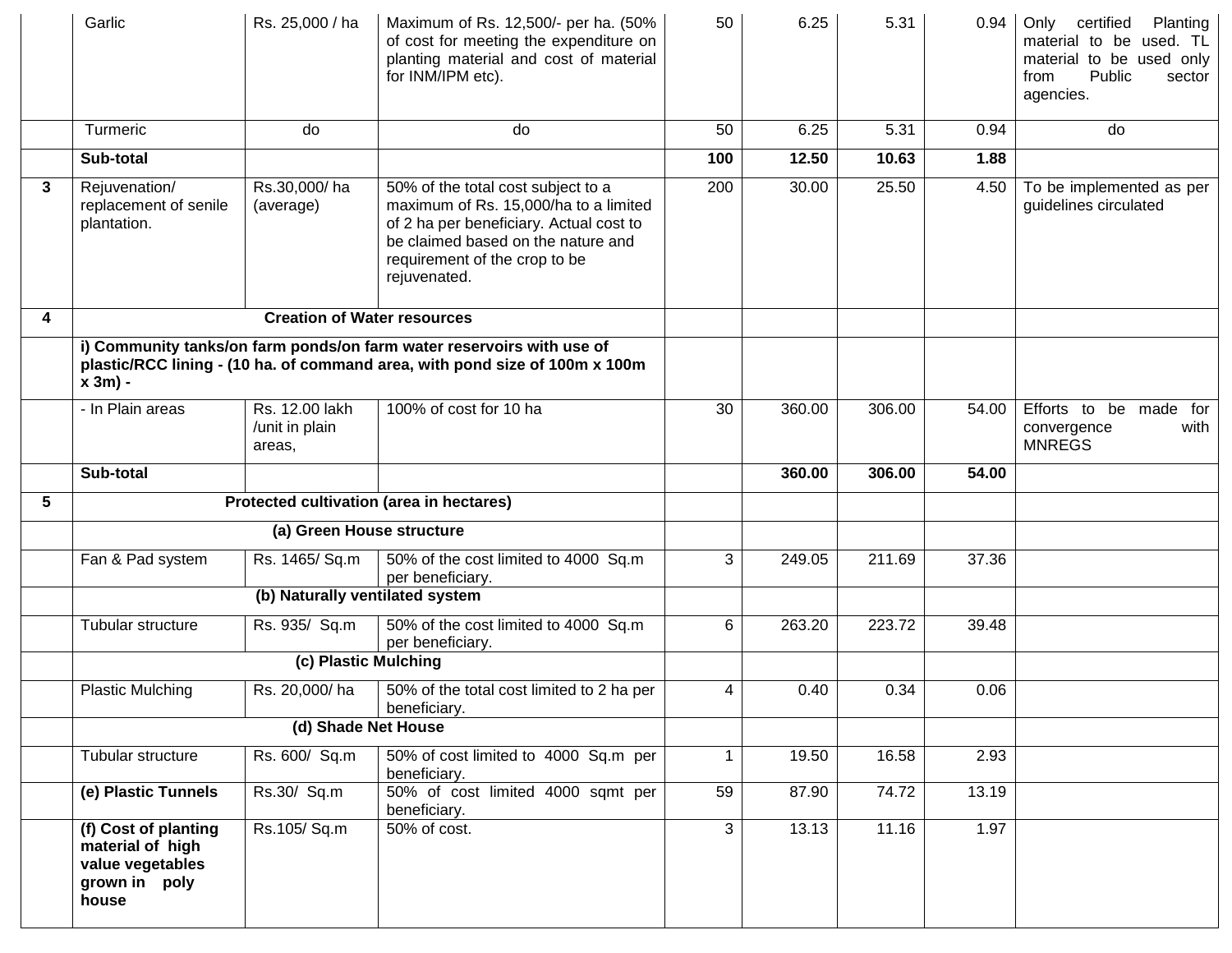|                | (g) Cost of planting<br>material of<br>flowers for poly<br>house                                                                                       | Rs.500/ Sq.m                                       | 50% of cost.                                                                                                                                           | 0.25         | 6.25   | 5.31   | 0.94  |                                                                                                             |
|----------------|--------------------------------------------------------------------------------------------------------------------------------------------------------|----------------------------------------------------|--------------------------------------------------------------------------------------------------------------------------------------------------------|--------------|--------|--------|-------|-------------------------------------------------------------------------------------------------------------|
|                | Sub-total                                                                                                                                              |                                                    |                                                                                                                                                        | 75           | 639.43 | 543.51 | 95.91 |                                                                                                             |
| 6              | Promotion of Integrated Nutrient Management(INM)/ Integrated Pest<br><b>Management (IPM)</b>                                                           |                                                    |                                                                                                                                                        |              |        |        |       |                                                                                                             |
|                | (i) Promotion of<br><b>IPM/INM</b>                                                                                                                     | Rs. 2000/ha                                        | 50% of cost subject to a maximum of<br>Rs 1000/ha limited to 4.00 ha/<br>beneficiary.                                                                  | 500          | 5.00   | 4.25   | 0.75  | To be need based and<br>taken up after identifying<br>problem of pest / disease<br>and nutrient deficiency. |
|                | (v) Plant Health Clinic<br>(Private Sector)                                                                                                            | Rs. 20 lakhs/<br>unit                              | Rs. 20 lakh/unit for Public Sector and<br>Rs.10.00 lakh as credit linked back<br>ended subsidy to Private Sector.                                      | $\mathbf 1$  | 7.60   | 6.46   | 1.14  | Project to be submitted                                                                                     |
|                | Sub-total                                                                                                                                              |                                                    |                                                                                                                                                        |              | 12.60  | 10.71  | 1.89  |                                                                                                             |
| $\overline{7}$ | Vermi compost Units /organic input production unit                                                                                                     |                                                    |                                                                                                                                                        |              |        |        |       |                                                                                                             |
|                | i) 50% of cost<br>conforming for<br>permanent structure<br>to the size of unit of<br>30'x8'x2.5' dimension<br>to be administered on<br>pro-rata basis. | Rs. 60,000/ unit<br>for permanent<br>structure and | 50% of cost conforming to the size of<br>the unit of 30'x8'x2.5' dimension of<br>structure<br>be<br>permanent<br>to<br>administered on pro-rata basis. | 80           | 24.00  | 20.40  | 3.60  |                                                                                                             |
|                | ii) 50% of cost<br>conforming for HDPE<br>Vermibed to the size<br>of 96 cft (12'x4'x2') to<br>be administered on<br>pro-rata basis.                    | Rs. 10,000 / unit<br>for HDPE<br>Vermibed          | <b>HDPE</b><br>Vermibed,<br>50%<br>of<br>cost<br>conforming to the size of 96 cft<br>(12'x4'x2')to be administered on pro-<br>rata basis.              | 50           | 2.50   | 2.13   | 0.38  | Designs para meter of<br>HDPE beds will conformer<br>BIS standards<br>(ISI<br>to<br>5907:2010)              |
|                | Sub-total                                                                                                                                              |                                                    |                                                                                                                                                        |              | 26.50  | 22.53  | 3.98  |                                                                                                             |
| 9              |                                                                                                                                                        |                                                    | Pollination support through beekeeping                                                                                                                 |              |        |        |       |                                                                                                             |
|                | (a) Production of bee<br>colonies by bee<br>breeder                                                                                                    | Rs.6.00 lakh                                       | 50% of cost for producing min. of 2000<br>colonies / year                                                                                              | $\mathbf{1}$ | 3.00   | 2.55   | 0.45  | Project to be submitted                                                                                     |
|                | (b) Honey bee<br>colonies                                                                                                                              | Rs. 1400/ colony<br>of 4 frames                    | 50% of cost limited to 50 colonies /<br>beneficiary.                                                                                                   | 5000         | 35.00  | 29.75  | 5.25  |                                                                                                             |
|                | (c) Hives                                                                                                                                              | Rs. 1600/hive                                      | 50% of cost limited to 50 colonies /<br>beneficiary.                                                                                                   | 5000         | 40.00  | 34.00  | 6.00  |                                                                                                             |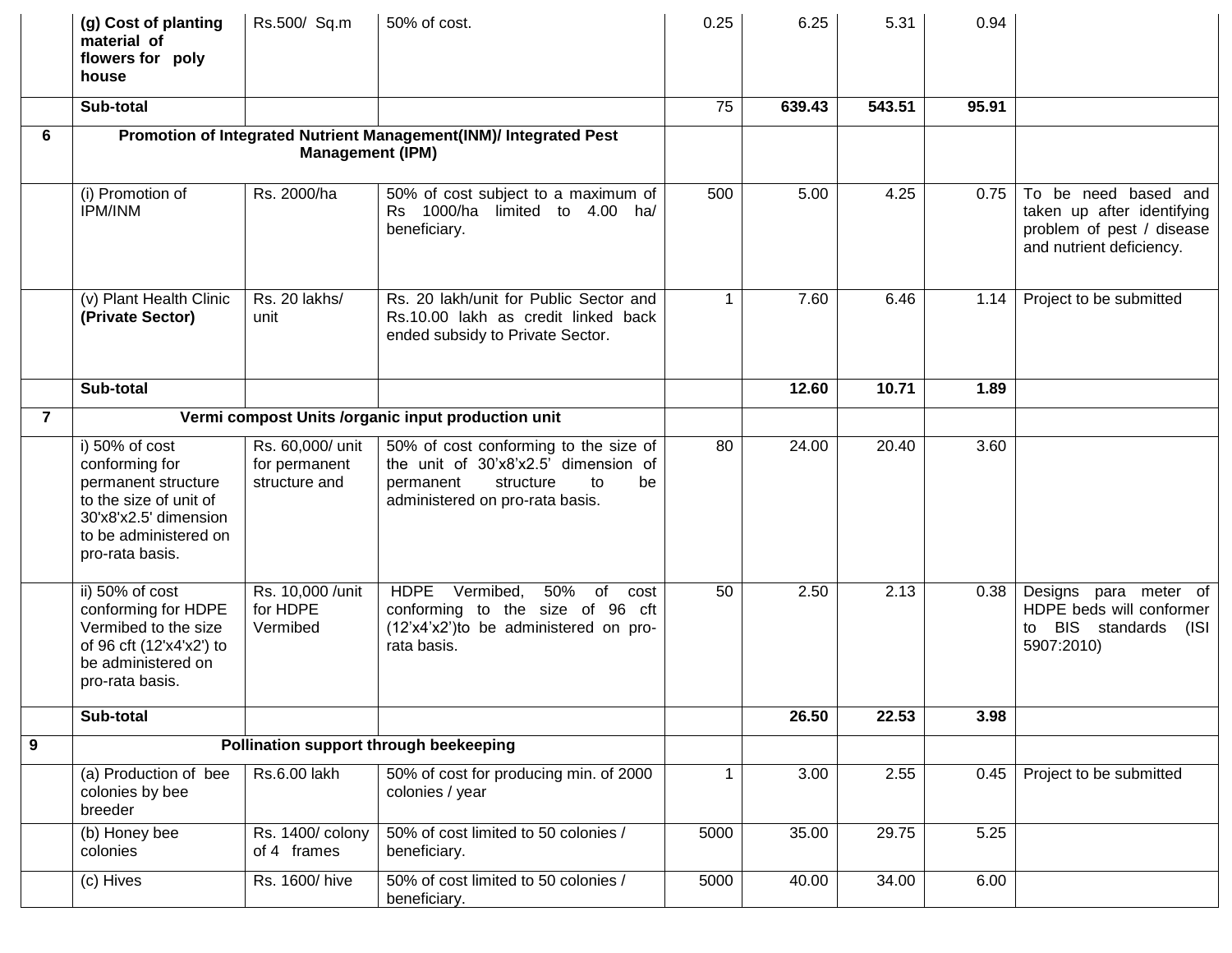|    | (d) Equipment<br>including honey<br>extractor (4 frame),<br>food grade container<br>(30 kg), net, etc. | Rs. 14,000/set                                                      | 50% of the cost limited to one set per<br>beneficiary. | 70          | 4.90         | 4.17         |              | 0.74   List of Beneficiaries to be<br>given. |
|----|--------------------------------------------------------------------------------------------------------|---------------------------------------------------------------------|--------------------------------------------------------|-------------|--------------|--------------|--------------|----------------------------------------------|
|    | Sub-total                                                                                              |                                                                     |                                                        |             | 82.90        | 70.47        | 12.44        |                                              |
| 10 |                                                                                                        | <b>Horticulture Mechanization</b>                                   |                                                        |             |              |              |              |                                              |
|    | (a) Power operated<br>machines/tools<br>including Power Saw<br>and Plant Protection<br>equipments etc. | Rs.35,000/- per<br>set                                              | 50% of cost limited to one set per<br>beneficiary.     | 300         | 52.50        | 44.63        | 7.88         | List of Beneficiaries to be<br>furnished.    |
|    | (b) Power Machines<br>(upto 20 BHP) with<br>rotavator / equipment                                      | Rs.1,20,000/-<br>per set                                            | 50% of cost limited to one set per<br>beneficiary.     | 300         | 180.00       | 153.00       | 27.00        | List of Beneficiaries to be<br>furnished.    |
|    | (c) Power machines<br>(20 HP & above<br>including accessories<br>/equipments                           | Rs. 3,00,000/-<br>per set                                           | 50% of cost limited to one set per<br>beneficiary.     | 5           | 7.50         | 6.38         | 1.13         | List of Beneficiaries to be<br>furnished.    |
|    | Sub-total                                                                                              |                                                                     |                                                        | 605.00      | 240.00       | 204.00       | 36.00        |                                              |
| 11 |                                                                                                        | Human Resource Development (HRD)                                    |                                                        |             |              |              |              |                                              |
|    | <b>Training of farmers</b>                                                                             |                                                                     |                                                        |             |              |              |              |                                              |
|    | (i) Within the District<br>(one days)                                                                  | Rs.400/day per<br>farmer excluding<br>transport                     | 100% of the cost.                                      | 100         | 0.40         | 0.34         | 0.06         |                                              |
|    | (ii) Within the State<br>$(2 \text{ days})$                                                            | Rs. 750/day per<br>farmer excluding<br>transport                    | 100% of the cost.                                      | 50          | 0.75         | 0.64         | 0.11         |                                              |
|    | (iii) Outside the State<br>$(5 \text{ days})$                                                          | Rs. 1000/ day<br>per farmer<br>excluding                            | 100% of the cost.                                      | 50          | 2.50         | 2.13         | 0.38         | Project to be submitted                      |
|    |                                                                                                        | transport                                                           |                                                        |             |              |              |              |                                              |
|    | <b>Exposure visit of farmers</b>                                                                       |                                                                     |                                                        |             |              |              |              |                                              |
|    | (i) Within the District<br>(one day)                                                                   | Rs.250/day per<br>farmer excluding<br>transport                     | 100% of the cost.                                      | 200         | 0.50         | 0.43         | 0.08         |                                              |
|    | (ii) Within the State<br>$(2 \text{ days})$<br>(iii) Outside the State                                 | Rs. 300/day per<br>farmer excluding<br>transport<br>Rs. 600/day per | 100% of the cost.<br>100% of the cost.                 | 1000<br>100 | 6.00<br>3.00 | 5.10<br>2.55 | 0.90<br>0.45 | Project to be submitted                      |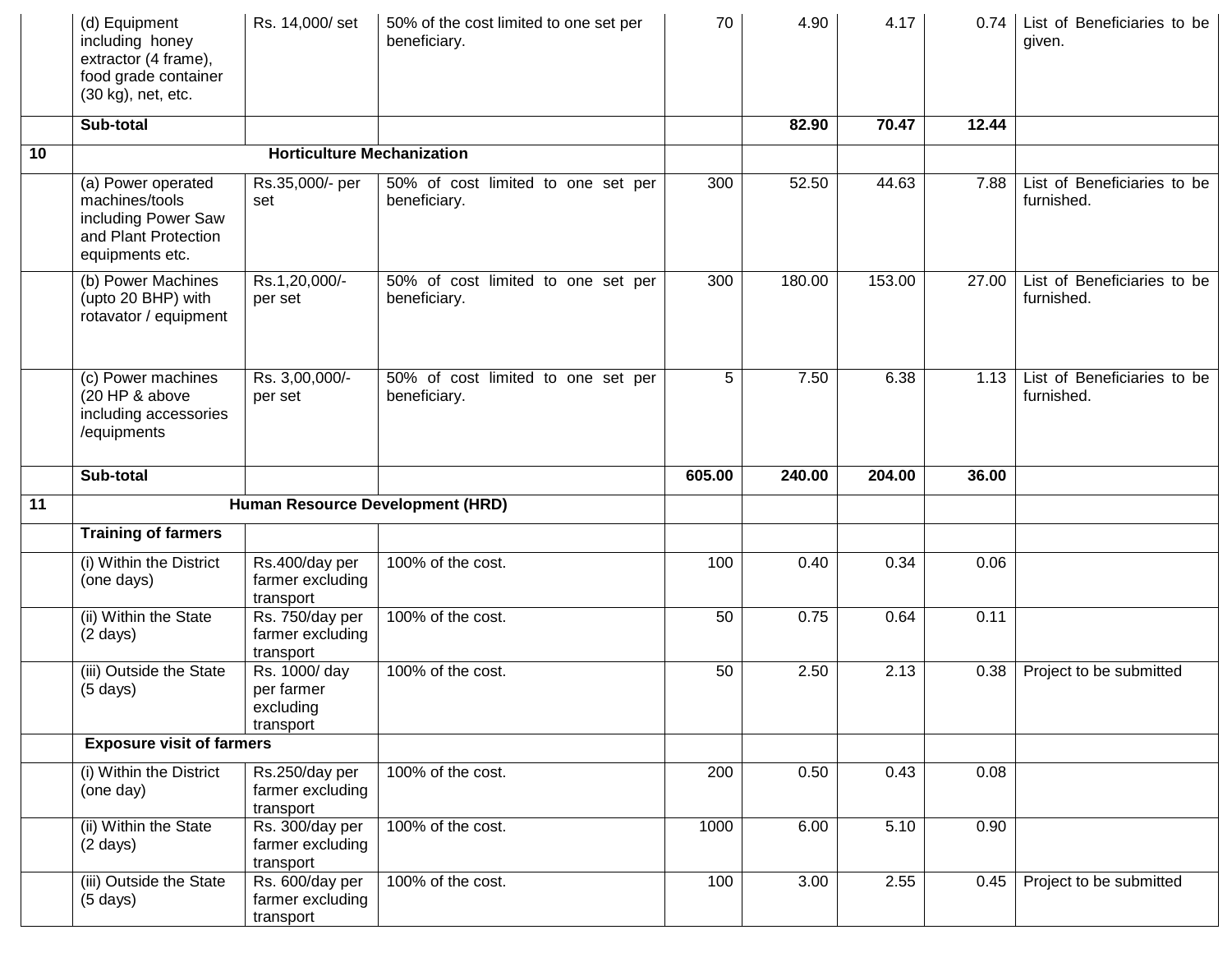|    | (v) Study tour to<br>progressive States<br>(group of minimum 5<br>participants) | Rs.650.00/day<br>per participant<br>plus TA/DA, as<br>admissible             | 100% of the cost.                                                                                                                                                                                                                                                                                 | $\overline{2}$ | 2.50   | 2.13   | 0.38   |                                                                                                                                        |
|----|---------------------------------------------------------------------------------|------------------------------------------------------------------------------|---------------------------------------------------------------------------------------------------------------------------------------------------------------------------------------------------------------------------------------------------------------------------------------------------|----------------|--------|--------|--------|----------------------------------------------------------------------------------------------------------------------------------------|
|    | (vi) Training / study<br>tour of technical staff /<br>field functionaries       |                                                                              |                                                                                                                                                                                                                                                                                                   | 12             | 60.00  | 51.00  | 9.00   |                                                                                                                                        |
|    | Sub-total                                                                       |                                                                              |                                                                                                                                                                                                                                                                                                   | 1514.00        | 75.65  | 13.30  | 2.35   |                                                                                                                                        |
| 12 |                                                                                 |                                                                              | <b>INTEGRATED POST HARVEST MANAGEMENT</b>                                                                                                                                                                                                                                                         |                |        |        | 0.00   |                                                                                                                                        |
|    | Pack house / On farm<br>collection & storage<br>unit                            | Rs. 3.00 Lakh/<br>per unit with size<br>of 9Mx6M                             | 50% of the capital cost.                                                                                                                                                                                                                                                                          | 150            | 225.00 | 191.25 | 33.75  | Minutes of SLEC meeting<br>to be submitted along with<br>details of beneficiaries,<br>location, etc to facilitate<br>release of funds. |
|    |                                                                                 | 2. Pre-cooling unit                                                          |                                                                                                                                                                                                                                                                                                   |                |        |        |        |                                                                                                                                        |
|    | Pre-cooling unit<br>project in general<br>areas                                 | Rs.15.00 lakh<br>for 6 MT<br>capacity                                        | Credit linked back-ended subsidy @<br>40% of the cost of project in general<br>areas and 55% in case Hilly &<br>Scheduled<br>for<br>individual<br>areas<br>entrepreneurs.                                                                                                                         | $\mathbf{1}$   | 6.00   | 5.10   | 0.90   | Project to be submitted                                                                                                                |
|    | Cold storage units (Construction/expansion / Modernization)                     |                                                                              |                                                                                                                                                                                                                                                                                                   |                |        |        |        |                                                                                                                                        |
|    | A) Credit linked back-<br>ended project in<br>general areas                     | Rs. 6000/MT for<br>5000 MT<br>capacity                                       | Credit linked back-ended subsidy @<br>40% of the capital cost of project in<br>general areas and 55% in case of Hilly<br>& Scheduled areas in respect of only<br>which adopt<br>those<br>units<br>new<br>technologies and include insulation,<br>humidity control and fin coil cooling<br>system. | 12             | 720.00 | 612.00 | 108.00 | Project to be submitted                                                                                                                |
|    | B) Credit linked back-<br>ended project in<br>general areas                     | Rs. 6000/MT for<br>5000 MT<br>capacity                                       | Credit linked back-ended subsidy @<br>40% of the capital cost of project in<br>general areas and 55% in case of Hilly<br>& Scheduled areas in respect of only<br>those units which adopt new<br>technologies and include insulation,<br>humidity control and fin coil cooling<br>system.          | 9              | 696.00 | 591.60 | 104.40 | <b>Project to be submitted</b>                                                                                                         |
|    |                                                                                 | <b>Refer vans/ containers</b>                                                |                                                                                                                                                                                                                                                                                                   |                |        |        |        |                                                                                                                                        |
|    | Credit linked back-<br>ended project in<br>general areas                        | Rs. 24.00 lakh/<br>unit for 6 MT<br>capacity<br>Preservation unit (low cost) | Credit linked back-ended subsidy<br>@40% of the cost of project in General<br>areas.                                                                                                                                                                                                              | $\overline{2}$ | 12.00  | 10.20  | 1.80   | Project to be submitted                                                                                                                |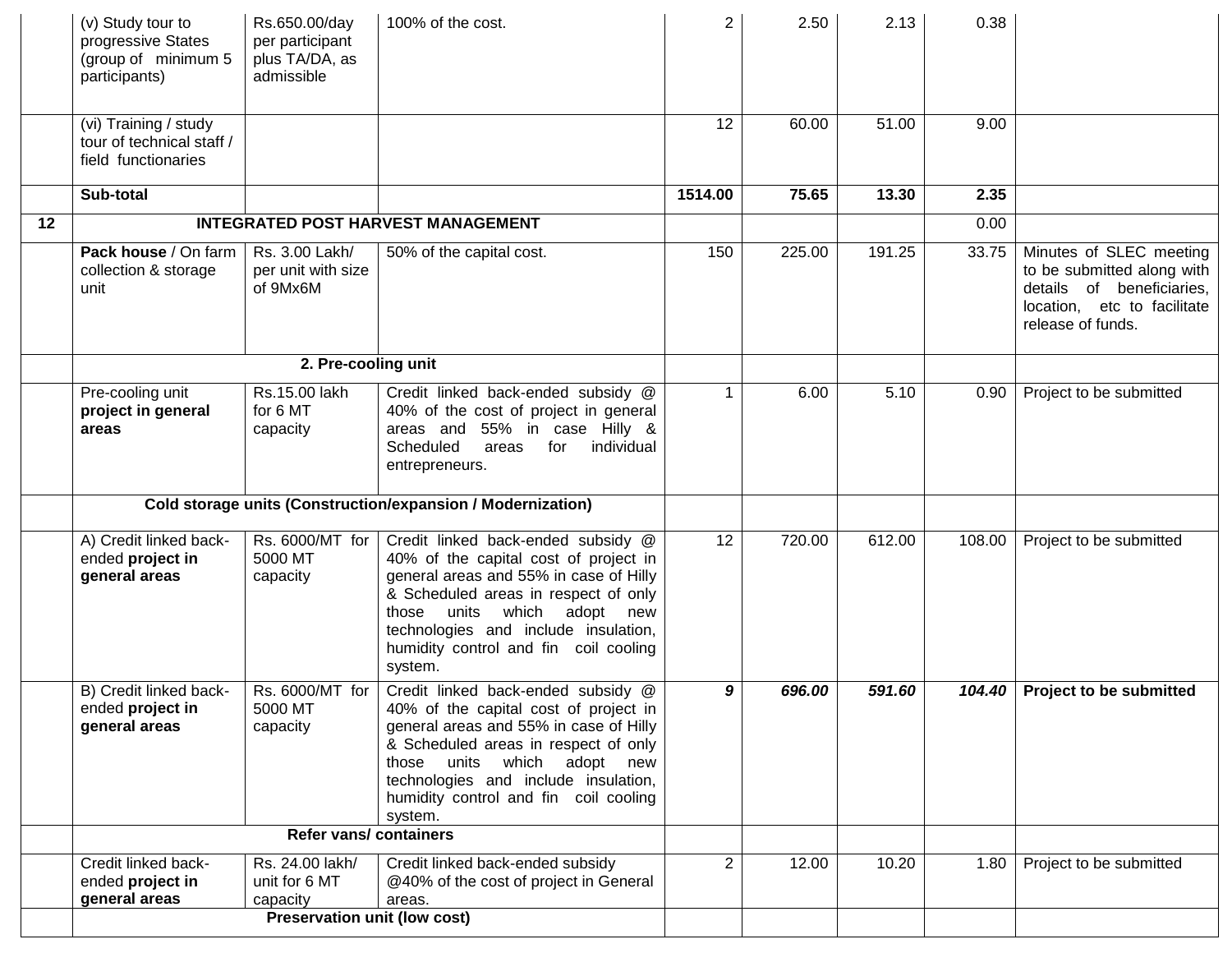|    | Preservation unit (low<br>cost)                                                                                                                                          | Rs.2.00<br>lakh<br>/unit for<br>new<br>unit.                                                                                                          | 50% of the total cost.                                                                                                                                                       | 3              | 3.00    | 2.55    | 0.45   | Project to be submitted                                                                                                                                  |
|----|--------------------------------------------------------------------------------------------------------------------------------------------------------------------------|-------------------------------------------------------------------------------------------------------------------------------------------------------|------------------------------------------------------------------------------------------------------------------------------------------------------------------------------|----------------|---------|---------|--------|----------------------------------------------------------------------------------------------------------------------------------------------------------|
|    | Low cost onion<br>storage structure (25<br>MT)                                                                                                                           | Rs.1.00 lakh per<br>unit                                                                                                                              | 50% of the total cost.                                                                                                                                                       | $\overline{7}$ | 3.50    | 2.98    | 0.53   | Project to be submitted                                                                                                                                  |
|    | Pusa Zero energy<br>cool chamber (100 kg)                                                                                                                                | Rs. 4000 per<br>unit                                                                                                                                  | 50% of the total cost.                                                                                                                                                       | 250            | 5.00    | 4.25    | 0.75   | Project to be submitted                                                                                                                                  |
|    | Ripening chamber                                                                                                                                                         | Rs. 6000/MT for<br>5000 MT<br>capacity                                                                                                                | Credit linked back-ended subsidy<br>@40% of the cost of project in General<br>areas.                                                                                         | 4              | 160.00  | 136.00  | 24.00  | Project to be submitted                                                                                                                                  |
|    | Mobile<br>Primary/<br>Minimal<br>processing<br>unit                                                                                                                      | 24.00<br>Rs.<br>lakh/unit.                                                                                                                            | linked back-ended subsidy<br>Credit<br>@40% of the cost of project in General<br>areas.                                                                                      | 4              | 38.40   | 32.64   | 5.76   | Project to be submitted                                                                                                                                  |
|    | Sub-total                                                                                                                                                                |                                                                                                                                                       |                                                                                                                                                                              | 442            | 1868.90 | 1555.93 | 274.58 |                                                                                                                                                          |
| 13 | Establishment of Marketing Infrastructure for Horticultural Produce                                                                                                      |                                                                                                                                                       |                                                                                                                                                                              |                |         |         |        |                                                                                                                                                          |
|    |                                                                                                                                                                          |                                                                                                                                                       |                                                                                                                                                                              |                |         |         |        |                                                                                                                                                          |
|    | Functional<br>Infrastructure:<br>for<br>collection,<br>sorting/<br>grading, packing units<br>etc<br>project in general<br>areas                                          | Rs.15.00<br>lakh/unit                                                                                                                                 | Credit linked back-ended subsidy @<br>40% of the capital cost of project in<br>general areas and 55 % in case of Hilly<br>& Scheduled areas for individual<br>entrepreneurs. | $\overline{2}$ | 12.00   | 10.20   | 1.80   | Project to be submitted                                                                                                                                  |
|    | (d) Market extension,<br>quality awareness &<br>market led extension<br>activities<br>for fresh<br>products                                                              | Rs. 3.00 lakh<br>per event.                                                                                                                           | 100% assistance to State Government<br>/ SHM / Public Sector Agencies.                                                                                                       | 1              | 3.00    | 2.55    | 0.45   | Minutes of SLEC meeting<br>to be submitted along with<br>details<br>of<br>themes<br>participants, location, etc<br>to facilitate<br>release of<br>funds. |
|    | Sub-total                                                                                                                                                                |                                                                                                                                                       |                                                                                                                                                                              | 3.00           | 15.00   | 12.75   | 2.25   |                                                                                                                                                          |
| 14 |                                                                                                                                                                          | <b>Mission Management</b>                                                                                                                             |                                                                                                                                                                              |                |         |         |        |                                                                                                                                                          |
|    | State & Districts<br>Mission Offices and<br>implementing<br>agencies for<br>administrative<br>expenses, project,<br>preparation,<br>computerization,<br>contingency etc. | 5% of total<br>annual<br>expenditure on<br>the basis of<br>appraised needs<br>to State<br>Horticulture<br>Mission (SHM) /<br>implementing<br>Agencies | 100%assistance.                                                                                                                                                              |                | 195.26  | 165.97  | 29.29  | Fund to be utilized @ 5%<br>of actual Expenditure<br>incurred by the SHM.                                                                                |
|    |                                                                                                                                                                          | shows, honey festivals etc.                                                                                                                           | Seminars, conferences, workshops, exhibitions, Kisan Mela, horticulture                                                                                                      |                |         |         |        |                                                                                                                                                          |